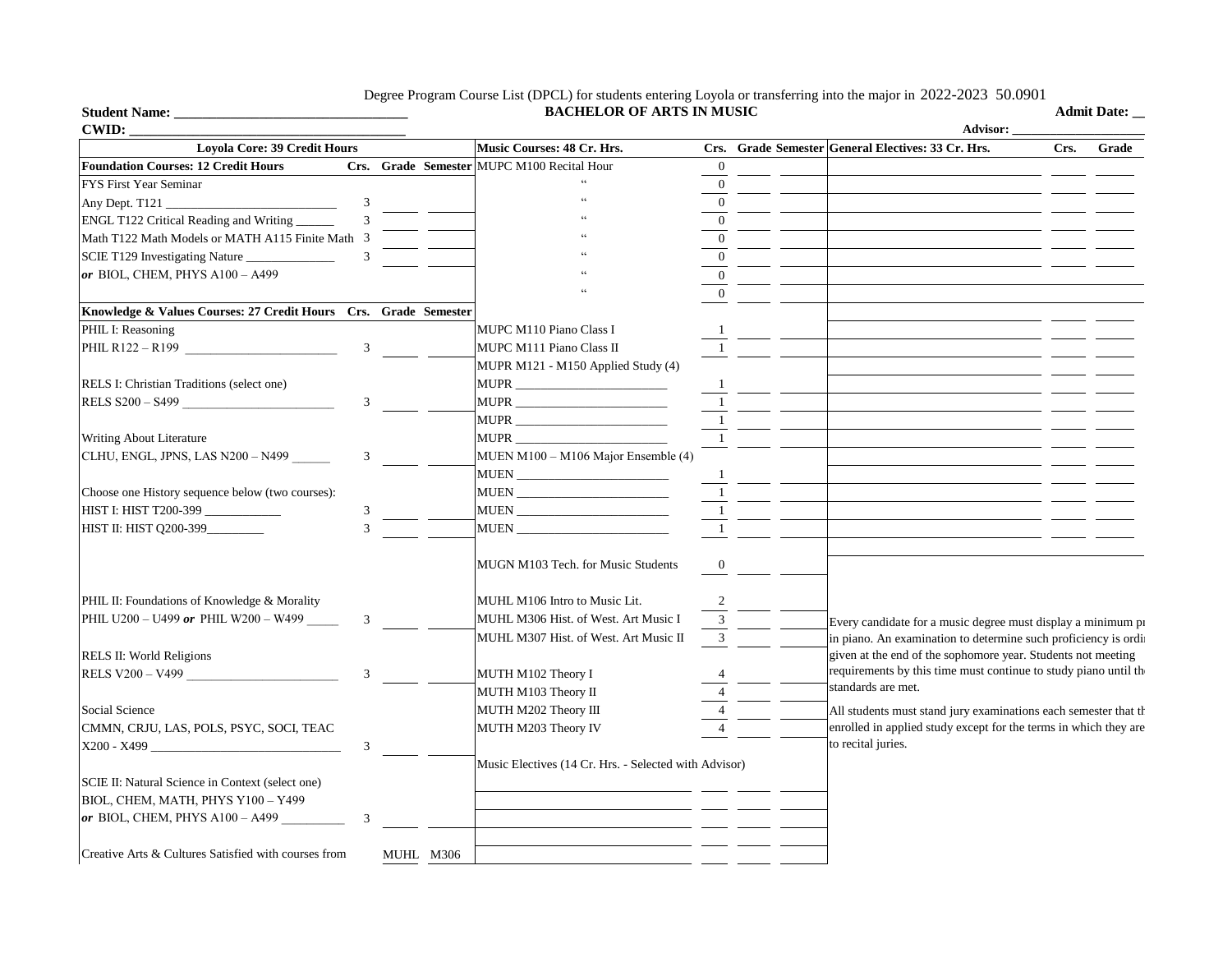| "Music" section of major.             | Loyola Core          | 39<br>ر ب |
|---------------------------------------|----------------------|-----------|
|                                       | <b>Music Courses</b> | 48        |
| <b>INSTRUMENT</b>                     | General Electives    |           |
| LANG<br>PLACEMENT ENGL<br><b>MATH</b> |                      |           |
|                                       | <b>TOTAL HOURS:</b>  | 120<br>Re |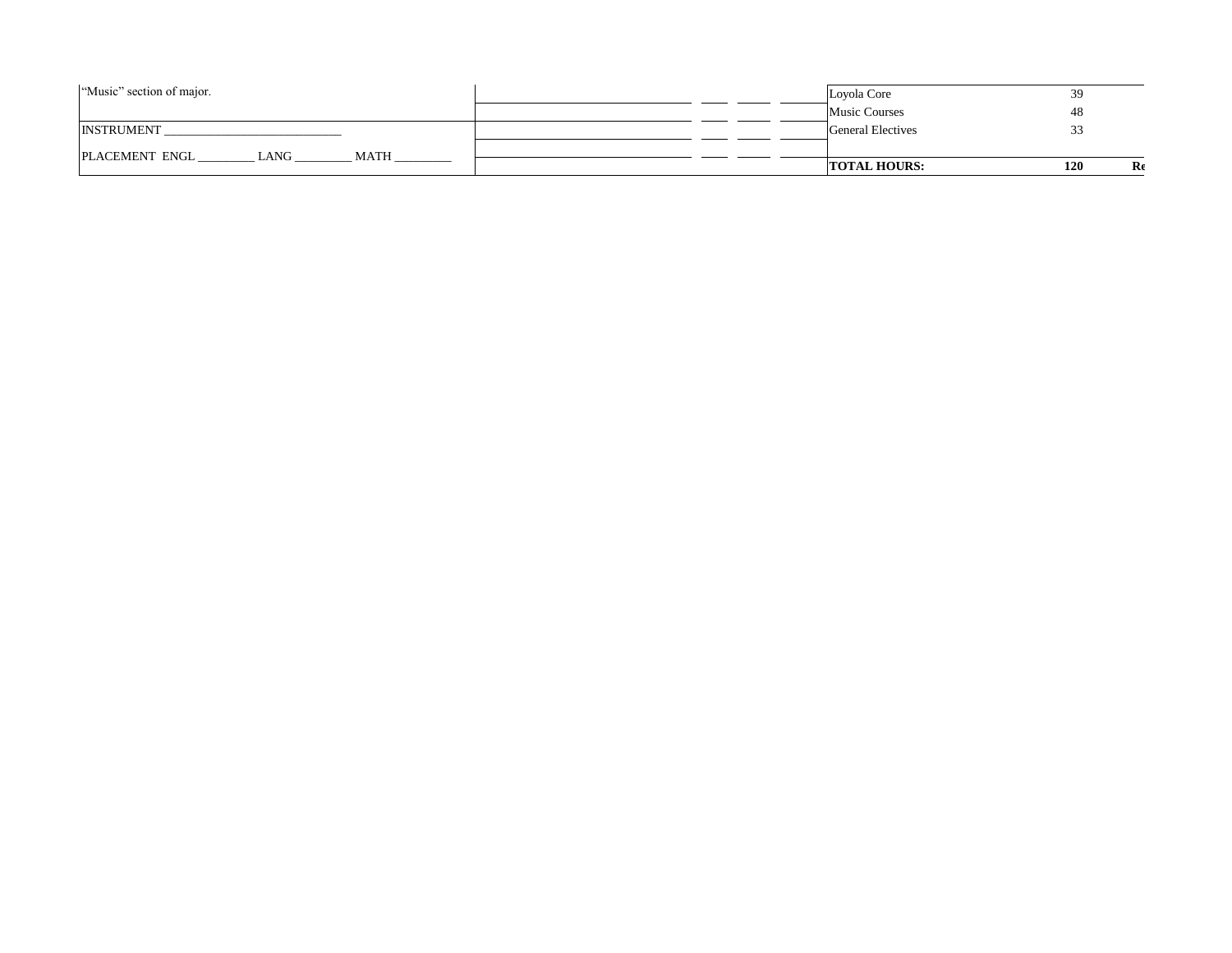**Semester** roficiency n arily  ${\bf e}$  required ney are subject is a

**Admit Date: \_\_\_\_\_\_\_\_\_**

**Advisor: \_\_\_\_\_\_\_\_\_\_\_\_\_\_\_\_\_\_\_\_\_\_\_\_\_\_\_\_\_**